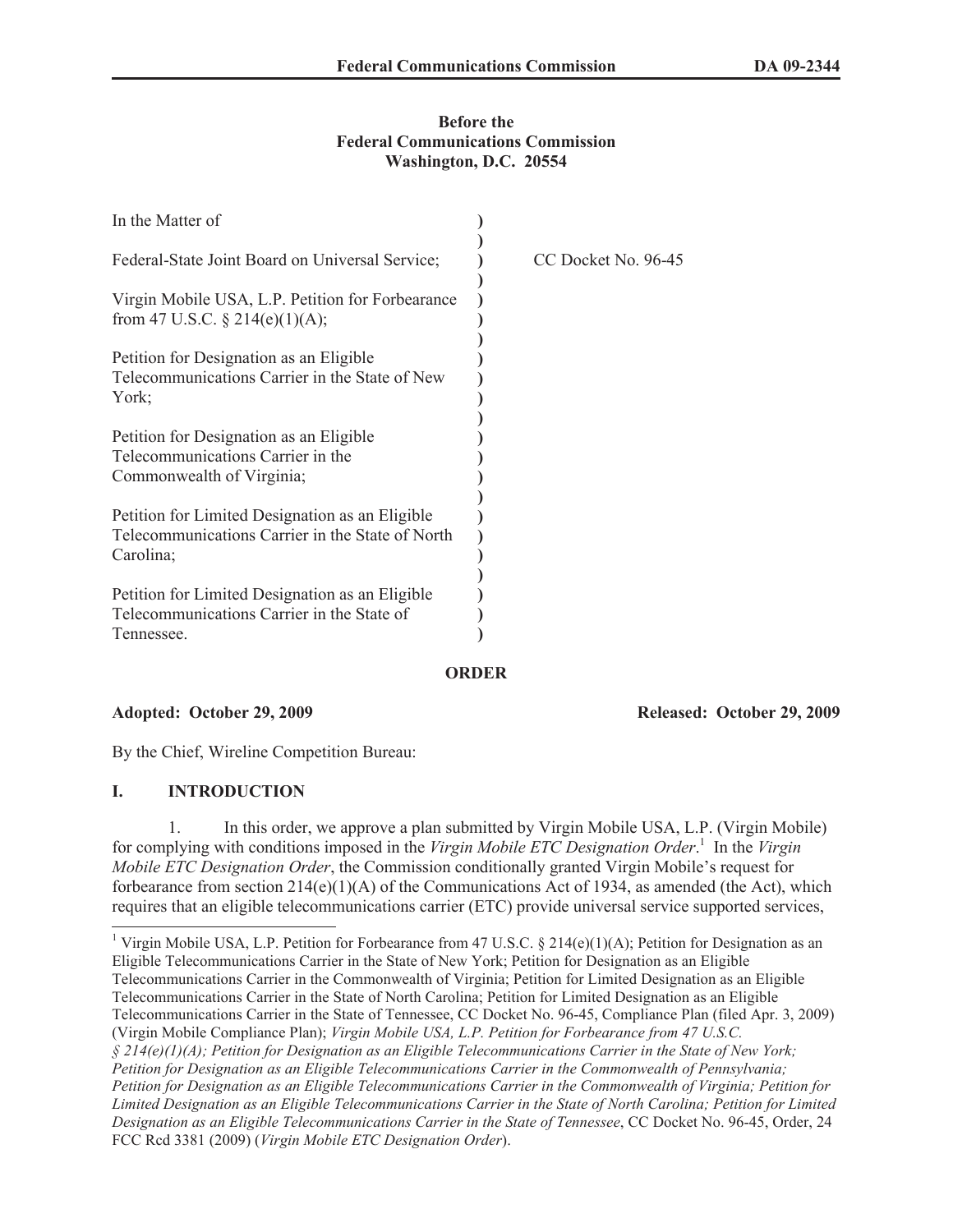at least in part, over its own facilities.<sup>2</sup> The Commission also designated Virgin Mobile as an ETC for the limited purpose of providing universal service low-income Lifeline service in its licensed service areas in New York, Virginia, North Carolina, and Tennessee.<sup>3</sup> Pursuant to our action in this order, the conditional designations of Virgin Mobile as an ETC for the limited purpose of providing Lifeline service in its licensed service areas in New York, Virginia, North Carolina, and Tennessee will become effective as of the effective date of this order.

## **II. BACKGROUND**

2. Congress established the federal universal service fund to help ensure that quality services are available at just, reasonable, and affordable rates for consumers throughout the nation, including low-income consumers.<sup>4</sup> The Lifeline program furthers this goal by reducing the price of monthly telephone service for low-income consumers.<sup>5</sup> The universal service fund then reimburses ETCs for the revenues foregone through their participation in the Lifeline program.<sup>6</sup>

3. Section 254(e) of the Act provides that "only an eligible telecommunications carrier designated under section 214(e) shall be eligible to receive specific Federal universal service support." Pursuant to section  $214(e)(1)$ , a common carrier designated as an ETC must offer and advertise the services supported by the federal universal service mechanisms throughout the designated service area.<sup>8</sup> To be eligible for ETC designation, a carrier must also meet certain statutory requirements, including offering the supported services over its own facilities or a combination of its own facilities and resale of another carrier's service.<sup>9</sup>

4. Section 214(e)(6) of the Act directs the Commission, upon request, to designate as an ETC "a common carrier providing telephone exchange service and exchange access that is not subject to the jurisdiction of a State commission."<sup>10</sup> Under section 214(e)(6), the Commission may, with respect to an area served by a rural telephone company, and shall, in all other cases, designate more than one common carrier as an ETC for a designated service area, consistent with the public interest, convenience, and necessity, so long as the requesting carrier meets the requirements of section  $214(e)(1)^{11}$  In the

 $7$  47 U.S.C. § 254(e).

 $847$  U.S.C. § 214(e)(1).

 $11$  47 U.S.C. § 214(e)(6).

<sup>2</sup> *Virgin Mobile ETC Designation Order*, 24 FCC Rcd at 3381, para. 1; *see* 47 U.S.C. § 214(e)(1)(A). The Commission also forbore, on its own motion, from section 54.201(a)(1) of the Commission's rules, which mirrors section 214(e) of the Act and requires that ETCs be facilities-based, at least in part. *See Virgin Mobile ETC Designation Order*, 24 FCC Rcd at 3398, para. 46.

<sup>3</sup> *Virgin Mobile ETC Designation Order*, 24 FCC Rcd at 3381–82, para. 2. In light of the Pennsylvania Public Utility Commission's determination that it will exercise jurisdiction over wireless carriers as ETCs pursuant to section 214(e)(2) of the Act, the Commission dismissed without prejudice the petition filed by Virgin Mobile seeking designation as an ETC in Pennsylvania. *Id*. at 3382, para. 2.

 $4$  47 U.S.C. § 254(b)(3).

<sup>5</sup> *See* 47 C.F.R. § 54.401(a)(2).

<sup>6</sup> *See* 47 C.F.R. § 54.407(b)–(c).

<sup>&</sup>lt;sup>9</sup> 47 U.S.C. § 214(e)(1)(A); *see also* 47 C.F.R. § 54.201(i) ("A state commission shall not designate as an eligible telecommunications carrier a telecommunications carrier that offers the services supported by federal universal service support mechanisms exclusively through the resale of another carrier's services.").

<sup>&</sup>lt;sup>10</sup> 47 U.S.C. § 214(e)(6). Section 214(e)(2) of the Act gives state commissions the primary responsibility for performing ETC designations. 47 U.S.C. § 214(e)(2); *see Promoting Deployment and Subscribership in Unserved Areas, Including Tribal and Insular Areas*, CC Docket No. 96-45, Twelfth Report and Order, Memorandum Opinion and Order, and Further Notice of Proposed Rulemaking, 15 FCC Rcd 12208, 12255, para. 93 (2000).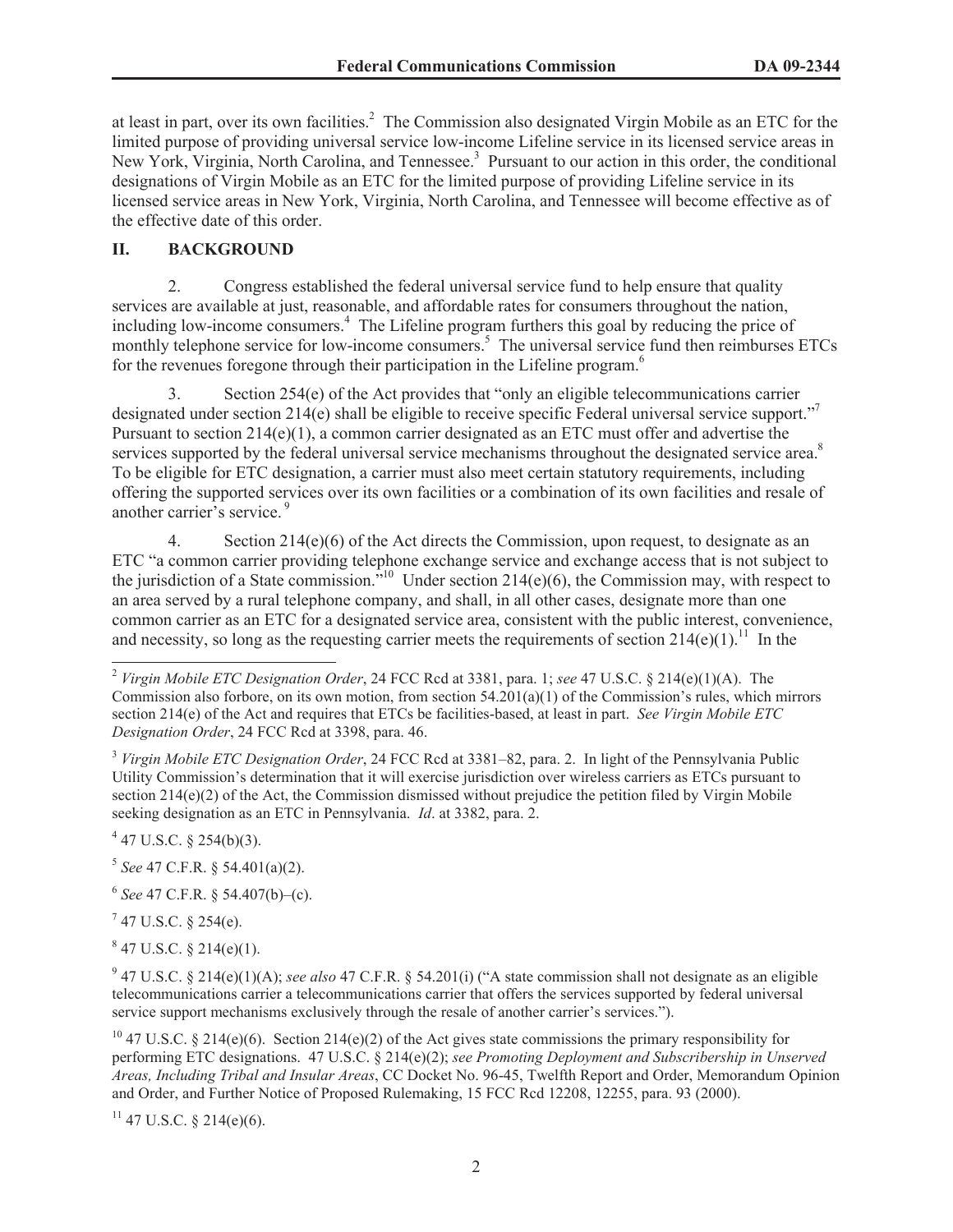*Section* 214(e)(6) Public Notice, the Commission established procedures for designating ETCs.<sup>12</sup> In the *ETC Designation Order*, the Commission adopted additional requirements for ETC designation proceedings in which the Commission acts pursuant to section  $214(e)(6)$ <sup>13</sup>

5. In the past, the Commission had declined to extend ETC status to pure resellers. In the *Universal Service First Report and Order*, the Commission found that the plain language of the Act requires that a carrier seeking ETC designation must own facilities, at least in part, thus precluding a carrier that offers services solely through resale from being designated as eligible.<sup>14</sup> The Commission reasoned, without distinguishing among the various universal service support programs, that it was appropriate to deny pure resellers universal service support because pure resellers could receive the benefit by purchasing wholesale services at a price that reflects the universal service support received by the incumbent provider.<sup>15</sup> Also in the *Universal Service First Report and Order*, the Commission found that although resellers were not eligible to receive universal service support directly, they were not precluded from offering Lifeline services.<sup>16</sup> Resellers could offer Lifeline services by purchasing services at wholesale rates pursuant to section  $251(c)(4)$  that reflect the customer-specific Lifeline support amount received by the incumbent local exchange carrier and then passing those discounts through to qualifying low-income customers.<sup>17</sup> Although the Commission declined to forbear from the facilities requirement in the *Universal Service First Report and Order*, finding that the statutory criteria for forbearance had not

<sup>13</sup> See Federal-State Joint Board on Universal Service, CC Docket No. 96-45, Report and Order, 20 FCC Rcd 6371 (2005) (*ETC Designation Order*). Specifically, the Commission found that an ETC applicant must demonstrate: (1) a commitment and ability to provide services, including providing service to all customers within its proposed service area; (2) how it will remain functional in emergency situations; (3) that it will satisfy consumer protection and service quality standards; (4) that it offers local usage comparable to that offered by the incumbent LEC; and (5) an understanding that it may be required to provide equal access if all other ETCs in the designated service area relinquish their designations pursuant to section 214(e)(4) of the Act. *Id.* at 6380, para 20; *see also Virginia Cellular, LLC Petition for Designation as an Eligible Telecommunications Carrier for the Commonwealth of Virginia,* CC Docket No. 96-45, Memorandum Opinion and Order, 19 FCC Rcd 1563, 1564, 1565, 1575–76, 1584– 85, paras. 1, 4, 27, 28, 46 (2004); *Highland Cellular, Inc. Petition for Designation as an Eligible Telecommunications Carrier for the Commonwealth of Virginia*, CC Docket No. 96-45, Memorandum Opinion and Order, 19 FCC Rcd 6422, 6438, paras. 1, 33 (2004).

<sup>14</sup> *Federal-State Joint Board on Universal Service*, CC Docket No. 96-45, Report and Order, 12 FCC Rcd 8776, 8875, para. 178 (1997) (*Universal Service First Report and Order*) (subsequent history omitted) (adopting the Federal-State Joint Board on Universal Service's analysis and conclusion); *see Federal-State Joint Board on Universal Service*, CC Docket No. 96-45, Recommended Decision, 12 FCC Rcd 87, 172–73, paras. 160–61 (Fed-State Jt. Bd. 1996).

<sup>15</sup> *Universal Service First Report and Order*, 12 FCC Rcd at 8866, 8875, paras. 161, 178.

<sup>16</sup> *Id.* at 8972, para. 370.

<sup>17</sup> *Id.* The Commission noted that it would reassess this approach in the future if the Lifeline program appeared to be under-utilized. *Id.*

<sup>12</sup> *See Procedures for FCC Designation of Eligible Telecommunications Carriers Pursuant to Section 214(e)(6) of the Communications Act*, CC Docket No. 96-45, Public Notice, 12 FCC Rcd 22947, 22948–49 (1997) (*Section 214(e)(6) Public Notice*). An ETC petition must contain the following: (1) a certification and brief statement of supporting facts demonstrating that the petitioner is "not subject to the jurisdiction of a state commission;" (2) a certification that the petitioner offers or intends to offer all services designated for support by the Commission pursuant to section  $254(c)$  of the Act; (3) a certification that the petitioner offers or intends to offer the supported services "either using its own facilities or a combination of its own facilities and resale of another carrier's services;" (4) a description of how the petitioner "advertise[s] the availability of the [supported] services and the charges therefor using media of general distribution;" and (5) if the petitioner meets the definition of a "rural telephone company" under section 3(37) of the Act, the identity of its study area, or, if the petitioner is not a "rural telephone company," a detailed description of the geographic service area for which it requests an ETC designation from the Commission. *Id.*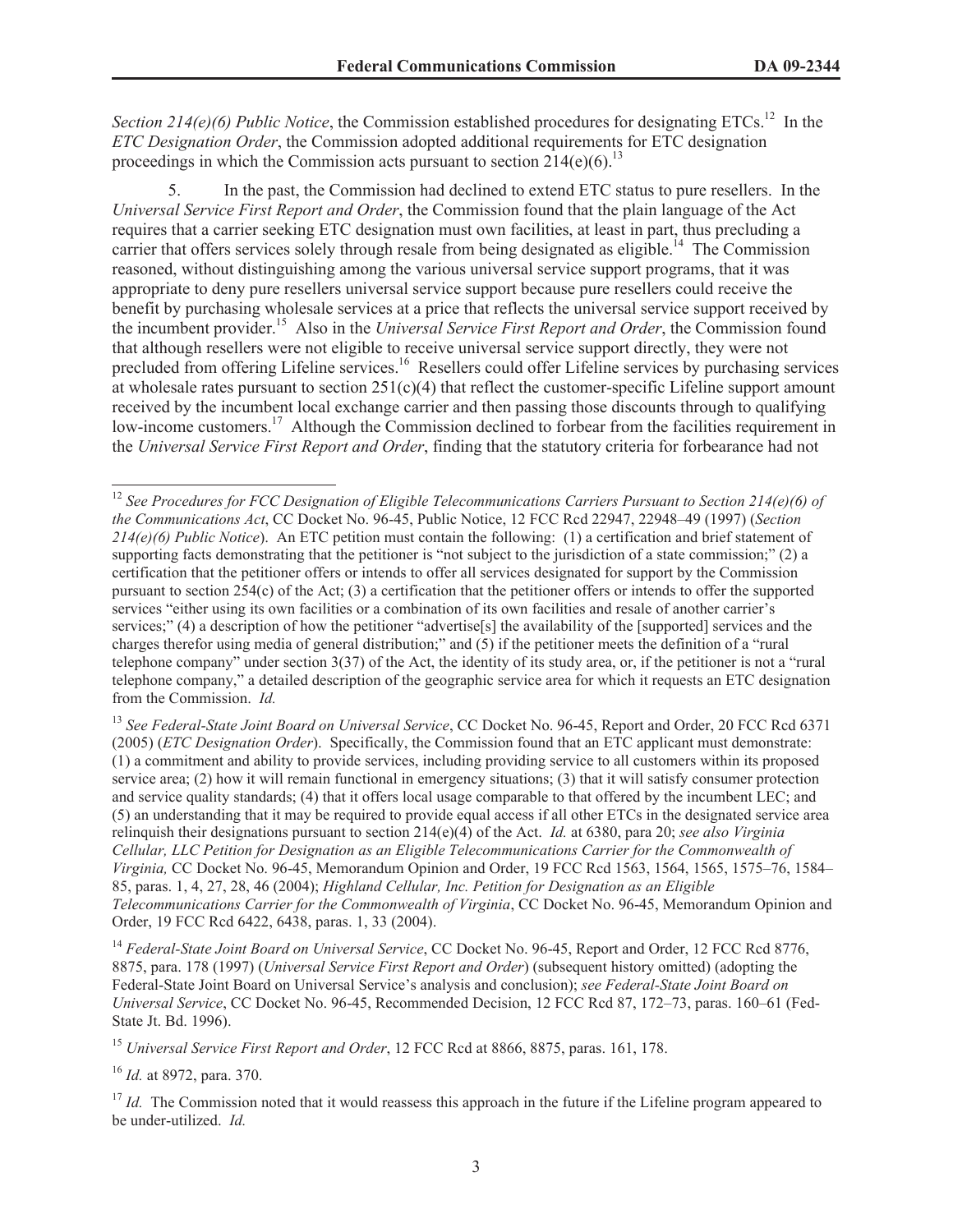been met, the Commission did not consider in that order whether providing only Lifeline support directly to a pure wireless reseller would result in double recovery.<sup>18</sup>

6. In the 2005 *TracFone Forbearance Order*, however, the Commission determined that providing only Lifeline support directly to a pure wireless reseller did not result in double recovery.<sup>19</sup> Specifically, the Commission found that because low-income support distribution is customer-specific and because TracFone's wholesale providers are not subject to section  $251(c)(4)$  resale obligations, providing Lifeline support directly to TracFone would not result in double recovery.<sup>20</sup>

7. Virgin Mobile's Compliance Plan. Virgin Mobile is a non-facilities-based commercial mobile radio services provider (*i.e.*, a pure wireless reseller) that provides prepaid wireless

<sup>19</sup> *Petition of TracFone Wireless, Inc. for Forbearance from 47 U.S.C. § 214(e)(1)(A) and 47 C.F.R. § 54.201(i)*, CC Docket No. 96-45, Order, 20 FCC Rcd 15095, 15100, para. 12 (2005) (*TracFone Forbearance Order*); *see also Federal-State Joint Board on Universal Service; TracFone Wireless, Inc. Petition for Designation as an Eligible Telecommunications Carrier in the State of New York; Petition for Designation as an Eligible Telecommunications Carrier in the State of Florida; Petition for Designation as an Eligible Telecommunications Carrier in the Commonwealth of Virginia; Petition for Designation as an Eligible Telecommunications Carrier in the State of Connecticut; Petition for Designation as an Eligible Telecommunications Carrier in the Commonwealth of Massachusetts; Petition for Designation as an Eligible Telecommunications Carrier in the State of Alabama; Petition for Designation as an Eligible Telecommunications Carrier in the State of North Carolina; Petition for Designation as an Eligible Telecommunications Carrier in the State of Tennessee; Petition for Designation as an Eligible Telecommunications Carrier in the State of Delaware for the Limited Purpose of Offering Lifeline Service to Qualified Households; Petition for Designation as an Eligible Telecommunications Carrier in the State of New Hampshire for the Limited Purpose of Offering Lifeline Service to Qualified Households; Petition for Designation as an Eligible Telecommunications Carrier in the Commonwealth of Pennsylvania for the Limited Purpose of Offering Lifeline Service to Qualified Households; Petition for Designation as an Eligible Telecommunications Carrier in the District of Columbia for the Limited Purpose of Offering Lifeline Service to Qualified Households*, CC Docket No. 96-45, Order, 24 FCC Rcd 3375 (2009) (*TracFone Forbearance Modification Order*) (modifying the requirement that TracFone obtain a certification from each PSAP where it provides Lifeline service confirming that it provides its customers with access to basic and E911 service); *Federal-State Joint Board on Universal Service; TracFone Wireless, Inc. Petition for Designation as an Eligible Telecommunications Carrier in the State of New York; Petition for Designation as an Eligible Telecommunications Carrier in the State of Florida; Petition for Designation as an Eligible Telecommunications Carrier in the Commonwealth of Virginia; Petition for Designation as an Eligible Telecommunications Carrier in the State of Connecticut; Petition for Designation as an Eligible Telecommunications Carrier in the Commonwealth of Massachusetts; Petition for Designation as an Eligible Telecommunications Carrier in the State of Alabama; Petition for Designation as an Eligible Telecommunications Carrier in the State of North Carolina; Petition for Designation as an Eligible Telecommunications Carrier in the State of Tennessee; Petition for Designation as an Eligible Telecommunications Carrier in the State of Delaware for the Limited Purpose of Offering Lifeline Service to Qualified Households; Petition for Designation as an Eligible Telecommunications Carrier in the State of New Hampshire for the Limited Purpose of Offering Lifeline Service to Qualified Households; Petition for Designation as an Eligible Telecommunications Carrier in the Commonwealth of Pennsylvania for the Limited Purpose of Offering Lifeline Service to Qualified Households; Petition for Designation as an Eligible Telecommunications Carrier in the District of Columbia for the Limited Purpose of Offering Lifeline Service to Qualified Households*, CC Docket No. 96-45, Order, 23 FCC Rcd 6206 (2008) (*TracFone ETC Designation Order*) (conditionally designating TracFone as an ETC for the limited purpose of providing Lifeline support in its licensed service areas in New York, Virginia, Connecticut, Massachusetts, Alabama, North Carolina, Tennessee, Delaware, New Hampshire, Pennsylvania, and the District of Columbia).

<sup>&</sup>lt;sup>18</sup> *Id.* at 8875–76, para. 179. Making no finding with respect to the first two prongs of the forbearance test, the Commission concluded that forbearance was not in the public interest because allowing pure resellers to receive universal service support would result in double recovery by the resellers. *Id.* In reaching this conclusion, however, the Commission considered the issue in the context of wireless resellers without differentiating among the types of universal service support and the basis of distribution.

<sup>20</sup> *TracFone Forbearance Order*, 20 FCC Rcd at 15100–01, para. 12; *see* 47 U.S.C. § 251(c)(4).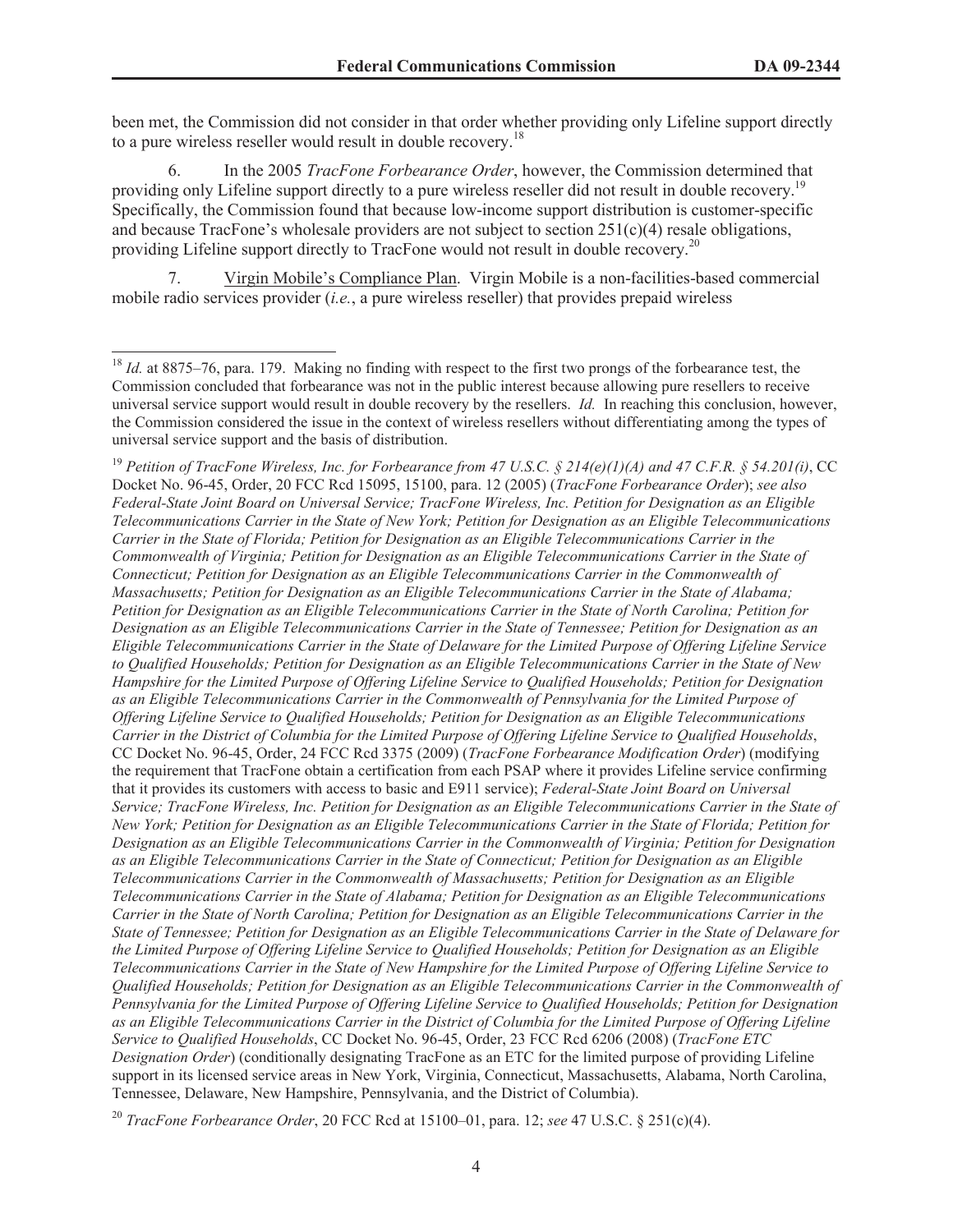telecommunications services.<sup>21</sup> On December 5, 2007, Virgin Mobile filed a petition seeking forbearance from the facilities requirement of section  $214(e)(1)(A)$  of the Act.<sup>22</sup> In the *Virgin Mobile ETC Designation Order*, the Commission followed the path laid out by the *TracFone Forbearance Order* and the *TracFone Forbearance Modification Order* in agreeing to forbear from applying the facilities requirement for the limited purpose of allowing Virgin Mobile to seek designation as an ETC eligible for support from the Commission's Lifeline program.<sup>23</sup> In so doing, the Commission conditioned forbearance on Virgin Mobile:

(a) providing its Lifeline customers with 911 and enhanced 911 (E911) access regardless of activation status and availability of prepaid minutes;

(b) providing its Lifeline customers with E911-compliant handsets and replace, at no additional charge to the customer, non-compliant handsets of existing customers who obtain Lifelinesupported service;

(c) complying with conditions (a) and (b) as of the date it provides Lifeline service; (d) obtaining a certification from each Public Safety Answering Point (PSAP) where Virgin Mobile provides Lifeline service confirming that Virgin Mobile provides its customers with 911 and E911 access or if, within 90 days of Virgin Mobile's request for certification, a PSAP has not provided the certification and the PSAP has not made an affirmative finding that Virgin Mobile does not provide its customers with access to 911 and E911 service within the PSAP's service area, Virgin Mobile may self-certify that it meets the basic and E911 requirements; (e) requiring its customers to self-certify at time of service activation and annually thereafter that they are the head of household and receive Lifeline-supported service only from Virgin Mobile; and

(f) establishing safeguards to prevent its customers from receiving multiple Virgin Mobile Lifeline subsidies at the same address. $24$ 

In addition, the Commission conditionally designated Virgin Mobile as an ETC for the limited purpose of providing Lifeline service in its licensed service areas in New York, Virginia, North Carolina, and Tennessee.<sup>25</sup> The Commission held that Virgin Mobile's ETC designations will not take effect until the Wireline Competition Bureau (Bureau) has approved Virgin Mobile's plan for complying with the conditions outlined in the *Virgin Mobile ETC Designation Order*. 26

8. On April 3, 2009, Virgin Mobile filed a plan outlining measures that it will undertake to implement the conditions imposed in the *Virgin Mobile ETC Designation Order*. <sup>27</sup> The Bureau released a public notice concerning Virgin Mobile's compliance plan on May 6, 2009, seeking comments by June 5, 2009, and reply comments by June 22, 2009.<sup>28</sup> No parties filed comments or objections to Virgin Mobile's compliance plan.

- <sup>25</sup> *See id.* at 3381–82, para. 2.
- <sup>26</sup> *Id.* at 3382, para. 2.
- <sup>27</sup> *See supra* note 1.

<sup>21</sup> *Virgin Mobile ETC Designation Order*, 24 FCC Rcd at 3382, para. 3.

<sup>&</sup>lt;sup>22</sup> Virgin Mobile USA, L.P. Petition for Forbearance from 47 U.S.C. § 214(e)(1)(A), CC Docket No. 96-45 (filed Dec. 5, 2007) (Virgin Mobile Forbearance Petition).

<sup>23</sup> *See Virgin Mobile ETC Designation Order*, 24 FCC Rcd at 3381, para. 1.

<sup>24</sup> *Id.* at 3386–87, para. 12.

<sup>28</sup> *Comment Sought on Virgin Mobile USA, L.P.'s Plan to Comply with the Conditions of its Limited ETC Designation*, CC Docket No. 96-45, Public Notice, 24 FCC Rcd 5337 (Wireline Comp. Bur. 2009).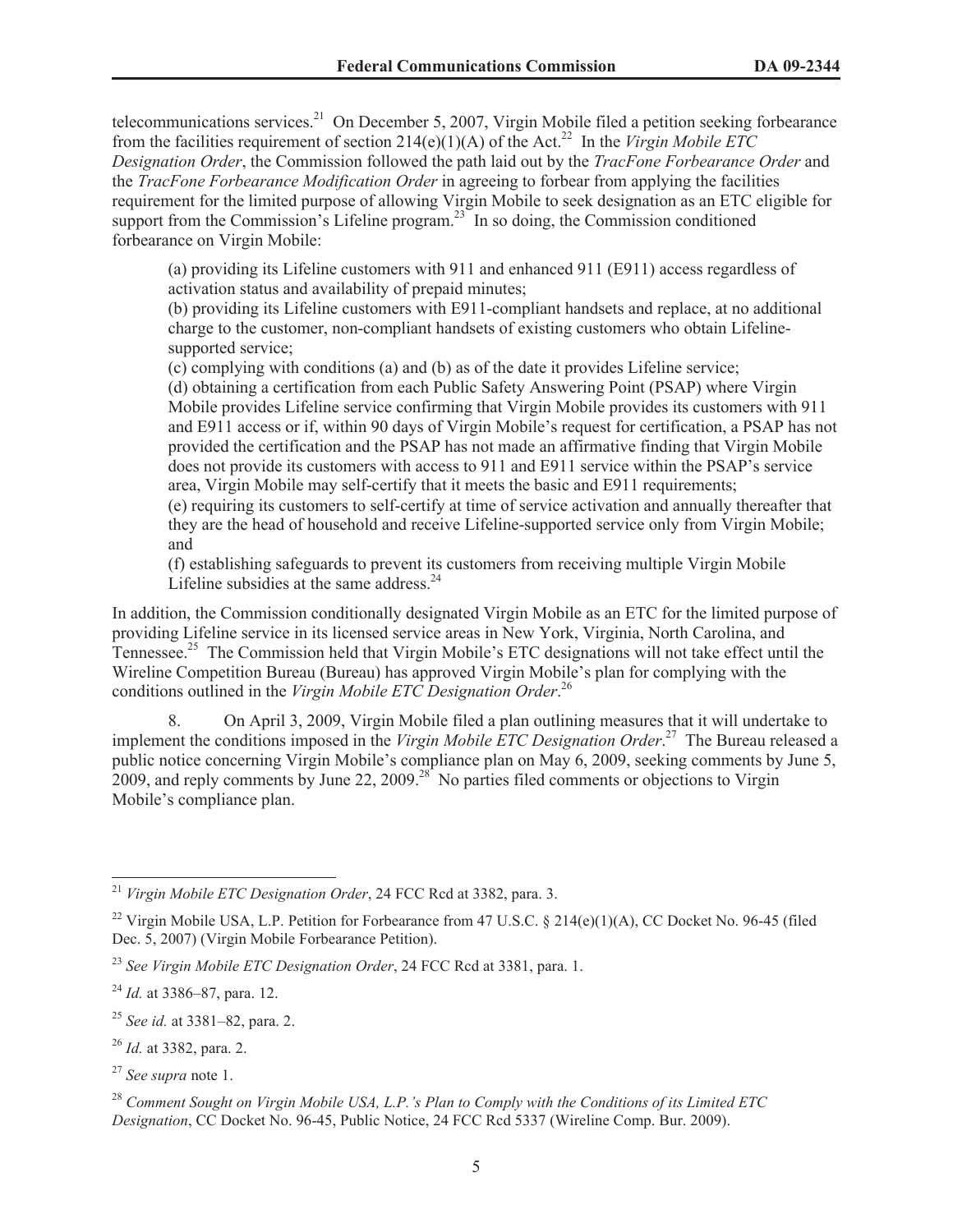#### **III. DISCUSSION**

9. After careful review of the record and as discussed in detail below, we find that Virgin Mobile's compliance plan adequately implements the conditions of forbearance imposed by the *Virgin Mobile ETC Designation Order*. We therefore approve the compliance plan, and Virgin Mobile's ETC designations will become effective as of the effective date of this order.

10. Access to 911 and E911 Services. In its compliance plan, Virgin Mobile asserts that, as required by the *Virgin Mobile ETC Designation Order*, it will ensure that all Lifeline customers receive 911 and E911 access at the time of the customer's activation of Lifeline service, and that access will continue regardless of activation status and the availability of prepaid minutes.<sup>29</sup> Specifically, Virgin Mobile explains that it "currently provides access to 911 and E911 services to the extent that these services have been deployed by Sprint Nextel" and that, before initiating Lifeline service, it "will confirm that Sprint Nextel has deployed E911 services in a specific PSAP territory."<sup>30</sup> Virgin Mobile also promises to transmit all 911 emergency calls placed through activated handsets, regardless of whether the account associated with the handset is active, has prepaid minutes remaining, or has been suspended or terminated  $31$ 

11. Provision of E911 Handsets. Virgin Mobile also states that it will comply with the condition in the *Virgin Mobile ETC Designation Order* requiring it to "provide its Lifeline customers with E911-compliant handsets and replace, at no additional charge to the customer, noncompliant handsets of existing customers who obtain Lifeline-supported service."<sup>32</sup> To implement this requirement, Virgin Mobile plans to ship only E911-compliant handsets to Lifeline customers that are new to Virgin Mobile's service. If Virgin Mobile determines during the Lifeline activation process that an existing customer's current handset is inadequate, the company states that it will ship an E911-compliant handset to that customer.<sup>33</sup>

12. Certification from PSAPs or Self-Certification. Virgin Mobile states that it will obtain the requisite certification from each PSAP where Virgin Mobile provides Lifeline service confirming that its customers receive 911 and E911 services, as required by the *Virgin Mobile ETC Designation Order*. 34 Alternatively, Virgin Mobile asserts that, if within 90 days of receiving the company's request, a PSAP has neither provided the requisite certification nor made an affirmative finding that Virgin Mobile does not provide 911 and E911 services in the PSAP's territory, Virgin Mobile will self-certify that it meets the basic and E911 requirements.<sup>35</sup> In its compliance plan, Virgin Mobile includes a sample "Request for PSAP Certification for Lifeline Program" and "Virgin Mobile Lifeline Program PSAP Certification Form," which informs each PSAP of the certification requirement and allows it to certify that Virgin Mobile provides 911 and E911 services in the PSAP's service area.<sup>36</sup> Virgin Mobile also promises to

<sup>31</sup> *Id.* at 5.

<sup>32</sup> *Virgin Mobile ETC Designation Order*, 24 FCC Rcd at 3386-87, para. 12; Virgin Mobile Compliance Plan at 6–7.

<sup>36</sup> *Id.* at Exh. A.

<sup>29</sup> *Virgin Mobile ETC Designation Order*, 24 FCC Rcd at 3386–87, para. 12; Virgin Mobile Compliance Plan at 5.

<sup>&</sup>lt;sup>30</sup> Virgin Mobile Compliance Plan at 5–6.

<sup>&</sup>lt;sup>33</sup> Virgin Mobile Compliance Plan at 6-7. We note the language in Virgin Mobile's Compliance Plan proposing to "offer[] E911-compliant handsets to new Lifeline customers upon activation of service." *Id.* at 3. We remind Virgin Mobile of its obligation under the *Virgin Mobile ETC Designation Order* to provide E911-compliant handsets to all new Lifeline customers as of the date Virgin Mobile begins providing Lifeline service. *Virgin Mobile ETC Designation Order*, 24 FCC Rcd at 3386–87, para. 12.

<sup>34</sup> Virgin Mobile Compliance Plan at 6; *Virgin Mobile ETC Designation Order*, 24 FCC Rcd at 3386–87, para. 12.

<sup>&</sup>lt;sup>35</sup> Virgin Mobile Compliance Plan at 6.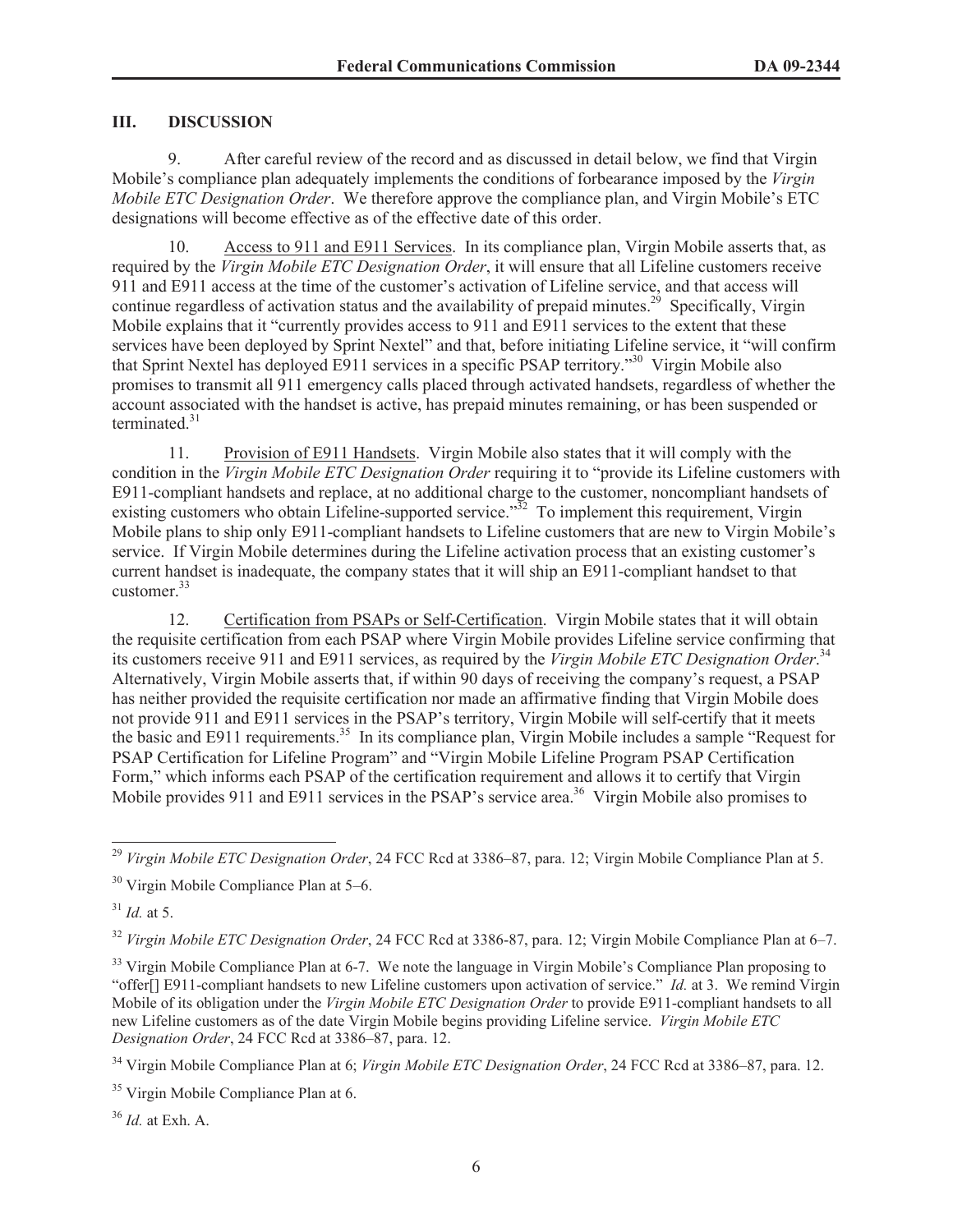work with PSAPs throughout the certification process, providing sample Lifeline handsets and handset technicians upon request.<sup>37</sup>

13. Certification of Lifeline Customers' Eligibility. In accordance with the *Virgin Mobile ETC Designation Order*, Virgin Mobile asserts that it will deal directly with customers to certify and verify the customers' Lifeline eligibility. In its compliance plan, Virgin Mobile notes that its website will contain a link to information regarding the company's Lifeline service plan, including a detailed description of the program and state-specific eligibility criteria.<sup>38</sup> Virgin Mobile also commits to provide consumers purchasing service through third-party outlets with materials describing the Lifeline plan, including eligibility requirements and instructions for enrollment.<sup>39</sup> Virgin Mobile also states that materials distributed at third-party outlets will direct consumers to contact the company through a dedicated toll-free number or Virgin Mobile's Lifeline website to receive additional information and to call the toll-free number to apply for service. $40$ 

14. In addition, Virgin Mobile asserts that, when applicants request Lifeline service, Virgin Mobile will require them to attest and sign under penalty of perjury that they meet the relevant eligibility criteria.<sup>41</sup> Specifically, applicants must verify that they meet the eligibility criteria for the Lifeline program, that they are the head of their households, and that they receive Lifeline-supported service only from Virgin Mobile.<sup>42</sup> Each subsequent year, Virgin Mobile will notify each Lifeline consumer via text message prior to their service anniversary date that the customer must confirm his or her continued eligibility in accordance with the applicable requirements.<sup>43</sup> Customers will then be directed to Virgin Mobile's website, and they will be prompted to certify their continued eligibility either online or via U.S. mail.<sup>44</sup> Virgin Mobile also asserts that customers that fail to verify their eligibility within 30 days of receipt of the verification notice will be removed from the program.<sup>45</sup>

15. Safeguards Against Misuse of Lifeline Subsidies. Virgin Mobile's compliance plan further details how it will protect against waste, fraud, and abuse in receiving Lifeline support.<sup>46</sup> Virgin Mobile plans to distribute information about its Lifeline program via brochures and its website.<sup>47</sup> To limit the role played by its retail partners, Virgin Mobile will require consumers to call a toll-free number to apply; thereafter, Virgin Mobile will mail the application to the consumer for signature under penalty of perjury and for the submission of supporting documentation.<sup>48</sup> Virgin Mobile will perform internal checks to ensure that no more than one person at a consumer's residence receives Lifeline-supported

<sup>39</sup> *Id.*

<sup>40</sup> *Id.*

<sup>42</sup> *Id.*

<sup>43</sup> *Id.*

<sup>44</sup> *Id.* at 9–10.

<sup>45</sup> *Id.* at 10.

<sup>48</sup> *Id.* at 8.

<sup>37</sup> *Id.* at 6.

<sup>&</sup>lt;sup>38</sup> Virgin Mobile Compliance Plan at 7.

<sup>41</sup> *Id.* at 8; *see also id.* at Exh. B (explaining that to qualify based on participation in a program for low-income households, a consumer "must attach a copy of a program identification card or other social service agency document that shows you currently participate in one of the programs listed above").

<sup>46</sup> Virgin Mobile Compliance Plan at 8–9; *Virgin Mobile ETC Designation Order*, 24 FCC Rcd at 3386–87, 3392, para. 12, 25.

<sup>&</sup>lt;sup>47</sup> Virgin Mobile Compliance Plan at 7.